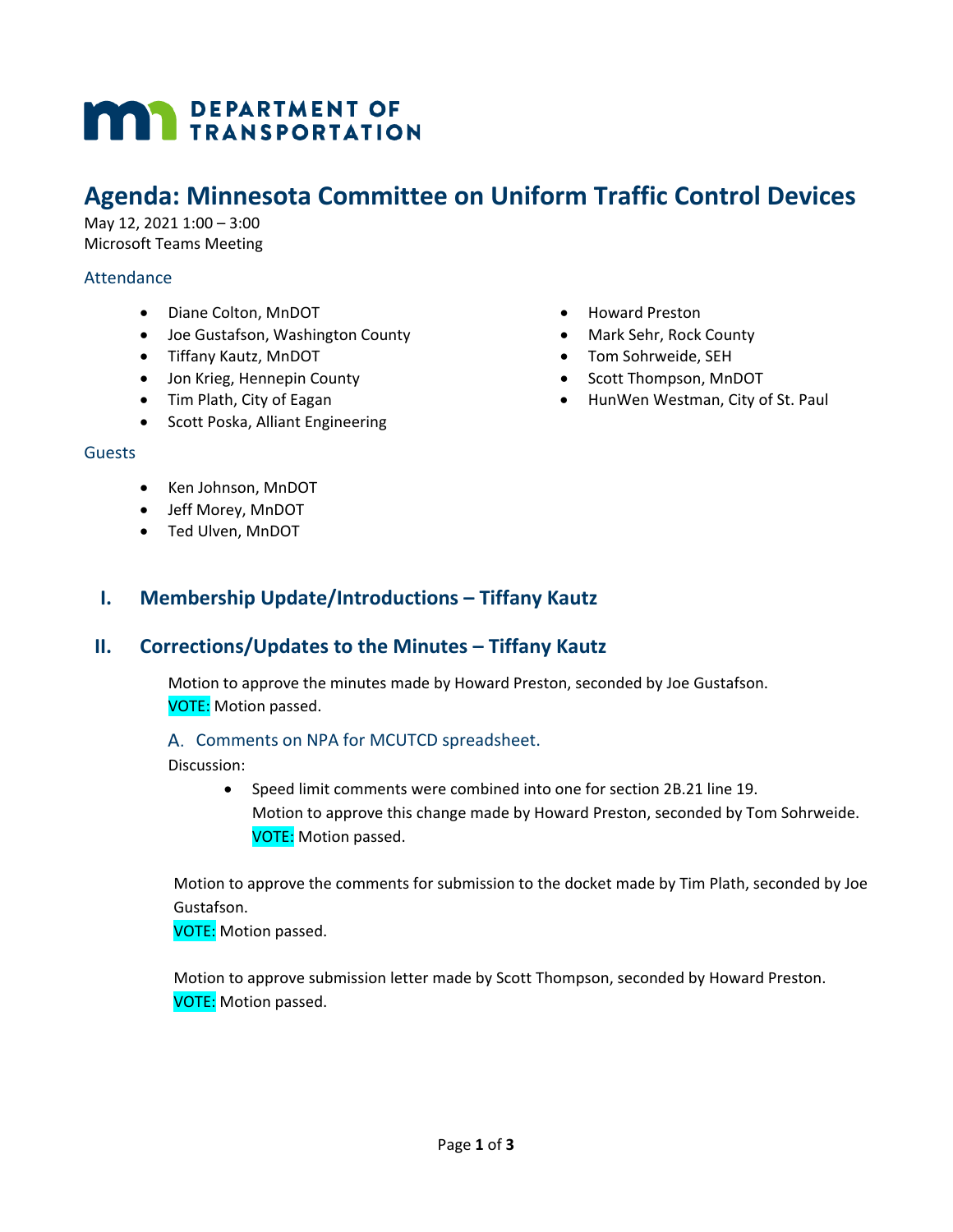## **III. MN MUTCD Revision Update/Timeline, Revision 9 – Diane Colton – no update**

- A. Current list:
	- 1. Appendix C remove Appendix C and all references to it from the MN MUTCD.
	- 2. Figure 2M-12 remove (was supposed to have been removed in Rev 8).
	- 3. 2C.12 review One-Direction Large Arrow language.

## **IV. Request for Experimentation Update – Tiffany Kautz - no update**

## **V. Review of Action Items from Previous Meeting – Tiffany Kautz**

### **VI. NPA Update/Timeline**

- A. Additional Items to Review?
- B. Topics from the City Engineers Association.

## **VII. NPA Topics for Discussion – Tiffany Kautz**

A. Section 2B.66- Weight limit Signs, Page 112, Line 32, Revision to the formal comment  $-$ Tim Plath

In #102 of the NPA, FHWA proposes that advance advisory weight limit signing with distance ahead plaques should shall be installed in advance of structures (and roadways) with weight limits. In the Economic Impacts document, FHWA properly acknowledges the proposed requirement of installing advisory signs with distance ahead plaques is a substantive revision that will have quantifiable economic impacts to road authorities, but concludes the benefits of the proposed change will be greater than the proposed costs. However, the FHWA arrives at this conclusion while stating the benefits of the change cannot be quantified. Further, the FHWA cost/benefit analysis places significant focus on weight limits at bridge locations and does not consider scenarios of weight limits being placed on linear roadway segments (*Assessment of Economic Impacts of Notice of Proposed Amendment*, FHWA, September 2020, pp. 25-26).

The MCUTCD does not agree that advance advisory weight limit signing with distance ahead plaques should become a standard. We recommend this continue to be a guidance statement.

Discussion:

- Shall is only if you're using the signs.
- Is this comment needed at all? Doesn't really affect us. Economic Impact document indicates costs would be for California and Idaho – others are already in compliance.
- Economic Impact document isn't reflective of the costs the linear or corridor type weight limit signs weren't included in the analysis. The Benefit wasn't calculated.
- Economic Impact document is not clear.

Motion to change the comment from should to shall as shown above made by Tim Plath, seconded by Howard Preston.